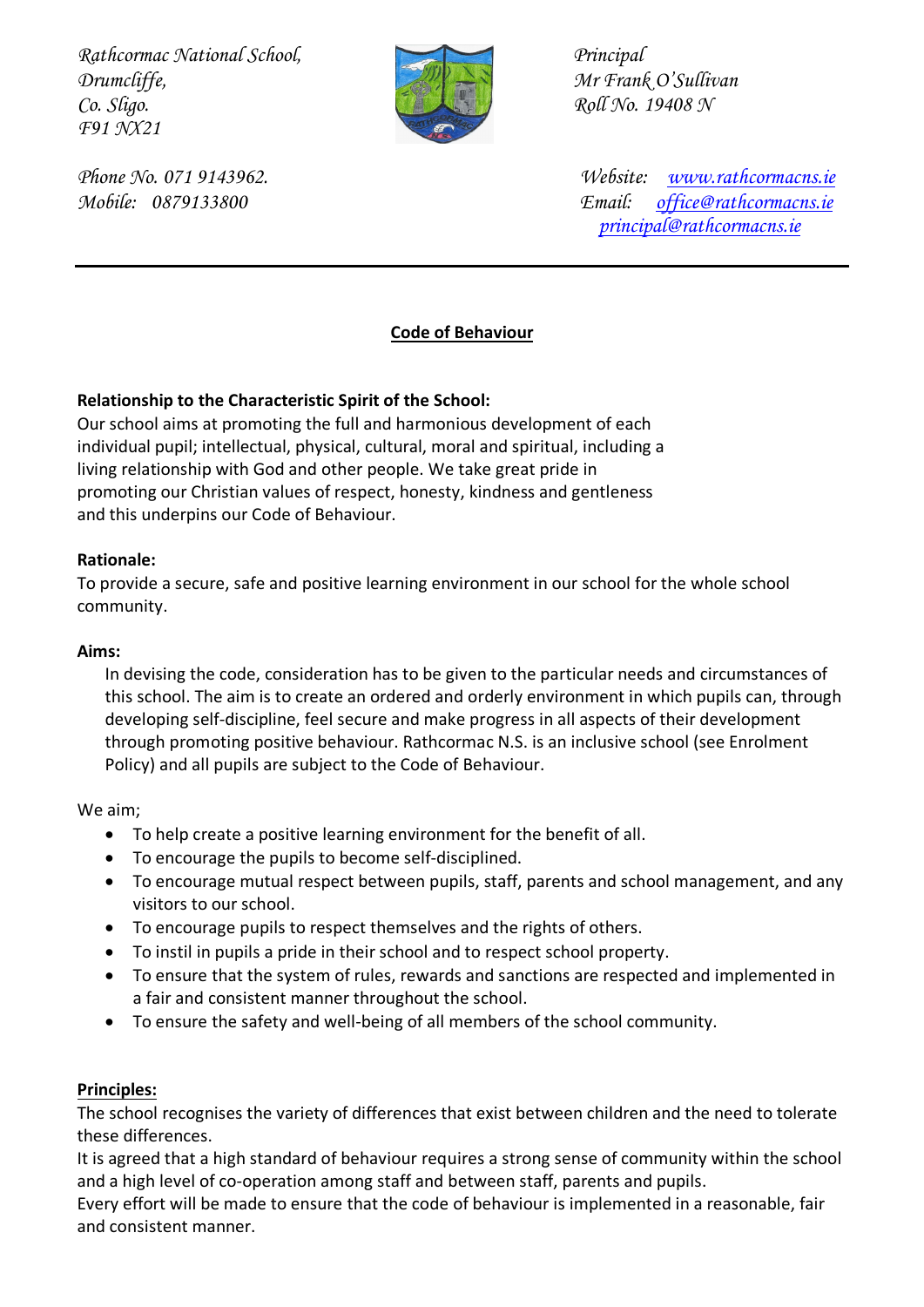# **Strategies for Managing Behaviour:**

- Children will have an input in devising classroom rules.
- Expected behaviour will be communicated to pupils on a regular basis both within class and at whole school assemblies.
- Reward systems are in place both in the classroom and in the school for affirmation of positive behaviour.
- An Anti-Bullying Policy is implemented in the school.
- Parents and children are provided with a copy of the school's Code of Behaviour which is read and signed to indicate acceptance.
- A Buddy System works in the school yard each day to facilitate positive behaviour on the yard.
- Children are involved and are encouraged to take responsibility for promoting positive behaviour throughout the school.
- Adequate supervision is provided by staff at all times to promote positive behaviour throughout the school.
- Staff model positive behaviour through their interaction with children and each other.
- Clear guidelines and sanctions are in place in the event of misbehaviour.

# **School rules:**

**Safety:** For my own safety and that of others-

- I should be careful coming to and going from school.
- I should always walk while in the school building.
- I should remain seated at all times in class and while eating lunch. Lunch is generally eaten in the classroom from 12.30 – 12.40.
- I should always show respect for my fellow pupils.
- I should bring a note of explanation following absences and requiring permission to stay in at breaks (if required). Sick children should not be sent to school.
- I should never leave the school grounds without the permission of the Principal or designate.

# **Caring for myself:**

- I should respect myself and my property, always keeping my school bag, books and copies in good order. (Uniforms and all other property should be labelled)
- I should always be in school before the bell rings at 9.20a.m.
- I should show respect for my school.
- I must wear the correct school uniform at all times.
- I should always be aware of my personal cleanliness. In the interest of hygiene and safety long hair should be tied back, jewellery should be kept to a minimum (e.g. watches, studded earrings.) Make-up is not permitted, nor are aerosols.
- I should always bring a sensible, nutritional lunch to school. Crisps, fizzy drinks and chewing gum are not permitted. **Please NOTE – Our school is a NUT FREE ZONE; therefore nuts are NOT allowed.**
- I should always do my best in school by listening carefully, working as hard as I can and by completing my homework.

# **Caring for others:**

- I should be kind and respectful to teachers and fellow pupils by being mannerly and polite, by taking turns and by remaining silent and orderly in my class line.
- I should behave well in class so that my fellow pupils and I can learn.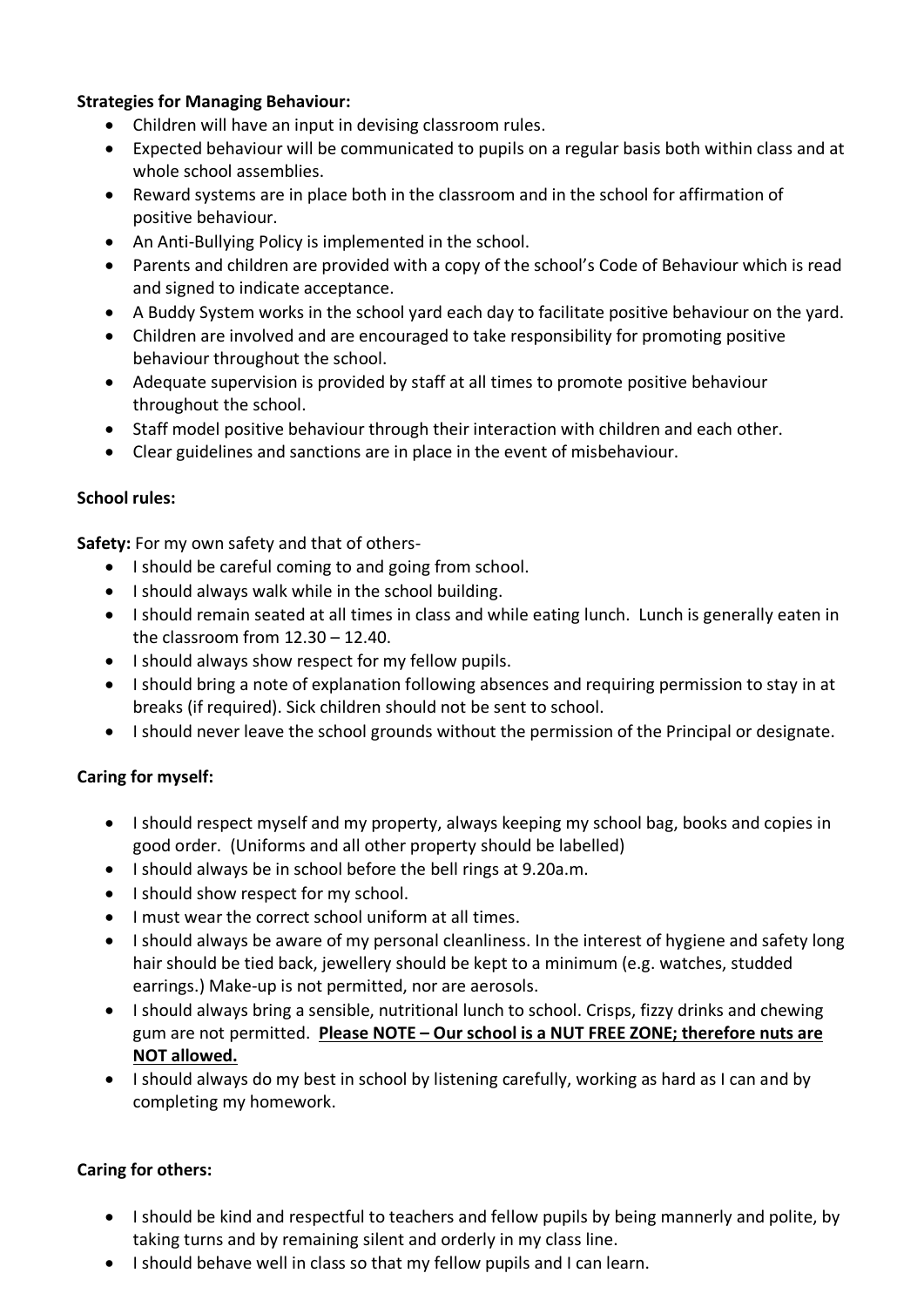- I should always keep my school clean. I should show respect for the property of my fellow pupils, the school building and grounds.
- Be truthful and honest at all times.
- I must not have a mobile phone in school.
- It is not permitted to distribute party invitations in school.

## **Bullying:**

Bullying is always unacceptable. I should never bully others. I do not have to accept someone bullying me and if it happens I should tell my parents and my teacher. (see Anti-Bullying Policy).

## **Clár ama na Scoile**

| <b>Official School Day:</b>   | $9.20$ a.m. $-3.00$ p.m. |
|-------------------------------|--------------------------|
| <b>School Begins:</b>         | 9.30 a.m.                |
| School Closes: Junior Infants | 2.00 p.m.                |
| Senior Infants                | 2.00 p.m.                |
| <b>Other Classes</b>          | 3.00 p.m.                |

Children should not be on the school premises before 9.00 a.m. and all children should have left the school grounds by 3.15 p.m. The Board of Management does not accept responsibility for persons on the premises outside of these times.

#### **Homework**

It is the policy of the school to assign homework on a regular basis. Parents are strongly advised to take an active interest in their child's homework. (and ensure that it is completed). Homework is not normally assigned at weekends. (see Homework Policy)

#### **Positive Behaviour is recognised and rewarded through the following strategies:**

- A quiet word or gesture to show approval.
- A comment in a pupil's exercise book.
- A visit to another member of Staff or to the Principal for commendation.
- A word of praise in front of a group or class.
- Commendation at Assembly.
- A system of merit marks.
- Delegating some special responsibility or privilege.
- A mention to parent, written or verbal communication.
- Homework Pass.
- Class reward.

#### **Disapproval of unacceptable behaviour will be dealt with as follows:-**

(The nature of the behaviour will determine the strategy)

- Reasoning with pupils.
- Reprimand (including advice on how to improve).
- Prescribing extra work.
- Communication with parents.
- Temporary separation from peers.
- Loss of privileges, (including representing the school)
- Referral to Principal.
- Note to parents, to be signed by parents.
- Record keeping.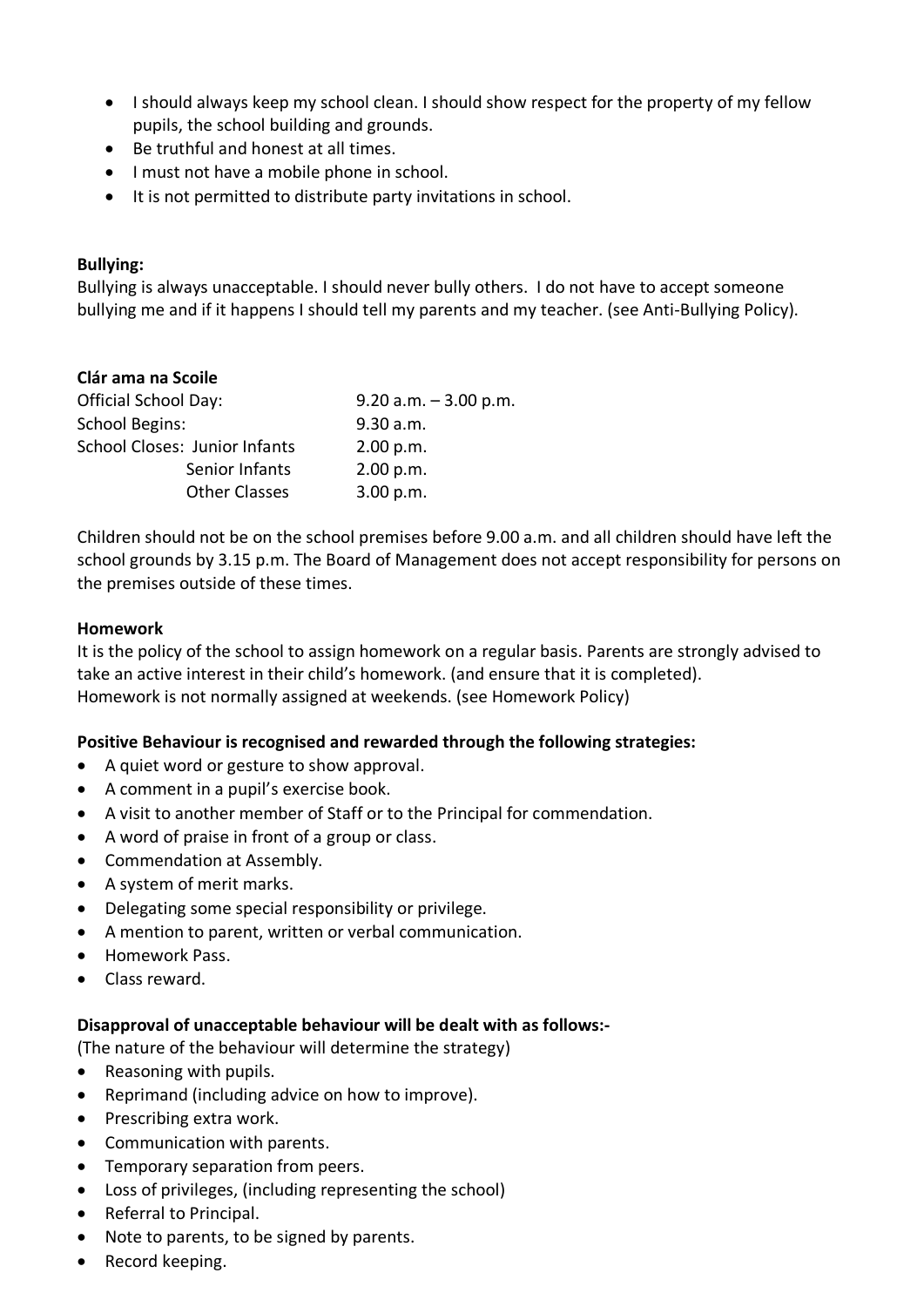- Written recount by pupil, to be signed by parents.
- Exclusion from school activities (e.g. Sports Day, School Tours, School Performances)
- Suspension/expulsion (in accordance with Rule 130 of the Rules for National Schools as amended by circular 7/88).

## **Procedures:**

The degree of misdemeanours i.e. minor, serious or gross, will be judged by the teachers and/or principal based on a common sense approach with regard to the gravity/frequency of such misdemeanours, as follows:

## **Examples of minor misdemeanours:**

- Interrupting class work.
- Arriving late for school.
- Running in school building.
- Talking in class line.
- Leaving seat without permission.
- Placing unfinished food/drink cartons in class bin.
- Leaving litter around school.
- Being discourteous/unmannerly.
- Not completing homework without good reason.
- Not having homework signed by a parent.
- Endangering self/fellow pupils in the school yard at break time.

# **Examples of steps to be taken by teachers when dealing with minor misdemeanours:**

- Verbal reprimand.
- Reasoning with pupil.
- Recording instance of yard misbehaviour in yard book.

# **Examples of steps to be taken when dealing with** *regular* **occurrences of minor misdemeanours Phase 1 (within the classroom)**

- Write story of what happened **Or** one copy of school rules **Or** relevant rule to upper limit of 20 times—all to be signed by parent.
- Note in homework journal to be signed by parent.
- Temporary separation from peers.
- Sending to another teacher.
- Denial of participation in some class activity.
- Warning to pupils whose name appears in yard book more than three times.
- Note to parents concerning further misbehaviour in yard.
- [Misbehaviour in yard consists of any action that puts the safety of self/other pupil at risk]

# **Phase 2:**

- Send to principal.
- Class teacher meets one/both parents.
- Principal meets one/both parents concerning behaviour in yard.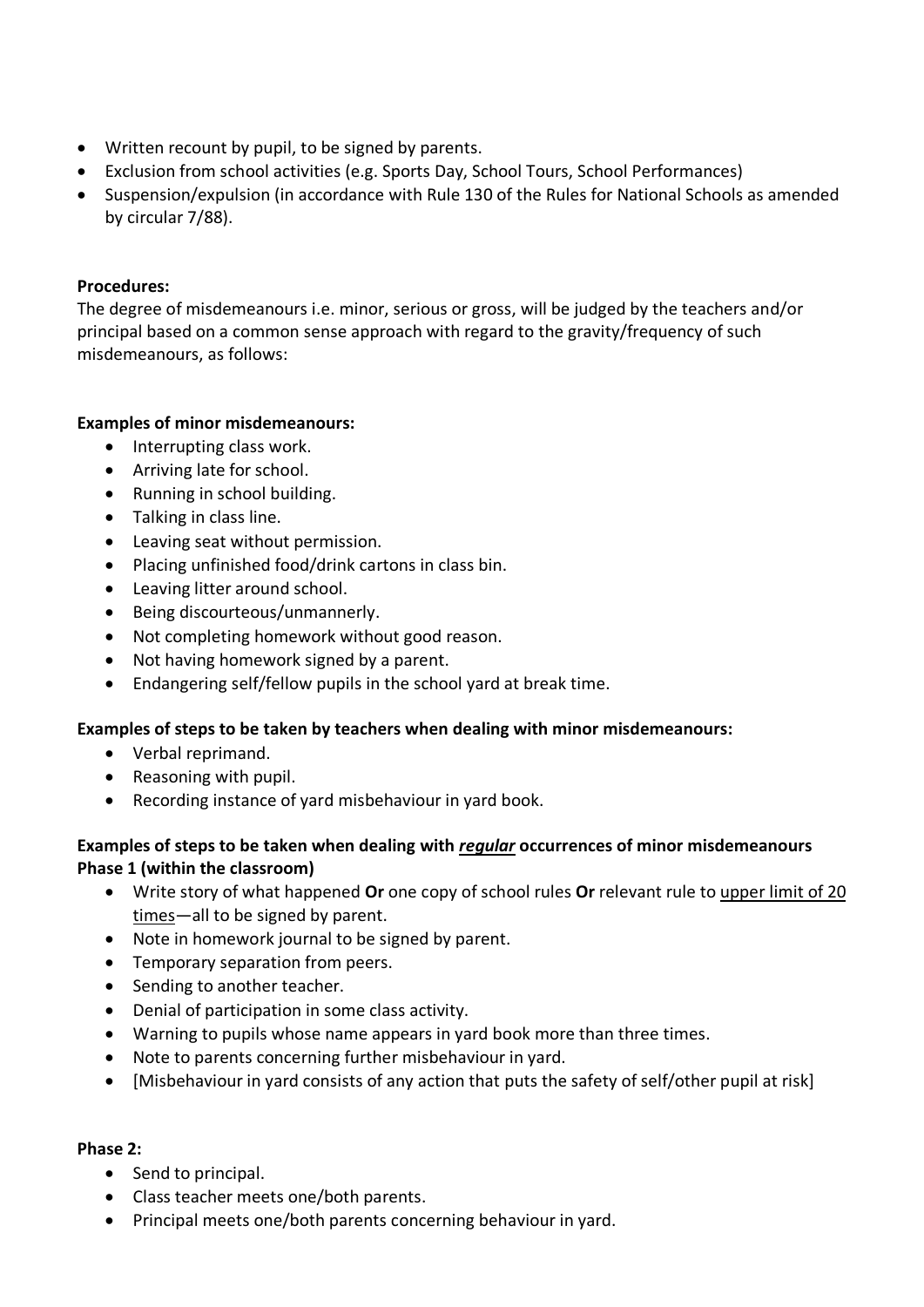#### **Examples of serious misdemeanours**

- Constant disruption in class.
- Telling lies.
- Stealing.
- Damaging other pupil's property.
- Failure to wear the correct School Uniform.
- Bullying.
- Insolence towards a staff member.
- Frequenting school premises after school hours without appropriate permission.
- Leaving school premises during school day without appropriate permission.
- Using unacceptable language.
- Bringing weapons to school.
- Deliberately injuring a fellow pupil.

#### **Examples of steps to be taken when dealing with serious misdemeanours:**

- Send to Principal
- Principal sends note in to be signed by parent
- Principal meets with one/both parents
- Chairperson of Board of Management informed and parents requested to meet with Chairperson and Principal

#### **Examples of Gross Misdemeanours:**

- Setting fire/malicious damage to school property.
- Aggressive, threatening or violent behaviour towards a staff member/pupil.

#### **Examples of steps to be taken when dealing with gross misdemeanours:**

- Chairperson/Principal to sanction immediate suspension pending discussion with parents
- Expulsion will be considered in an extreme case in accordance with Rule 130 (6) i.e.
- "No pupil can be struck off the rolls for breaches of discipline without prior consent of patron and until alternative arrangements are made for enrolment of pupil at another suitable school in the locality".

# **It should be noted that these lists consist of examples only: It is not meant to be a totally comprehensive list of misdemeanours and procedural steps.**

#### **Communication:**

This policy will be made available to the parents on enrolment, and will be posted on the school blog as it is reviewed.

#### **Review:**

*This policy will be reviewed as and when necessary.*

#### **Ratification:**

This policy has been ratified by the Board of Management of Rathcormac N.S.

**Signed** Date Date

 **Fr. Tom Hever (Chairperson)**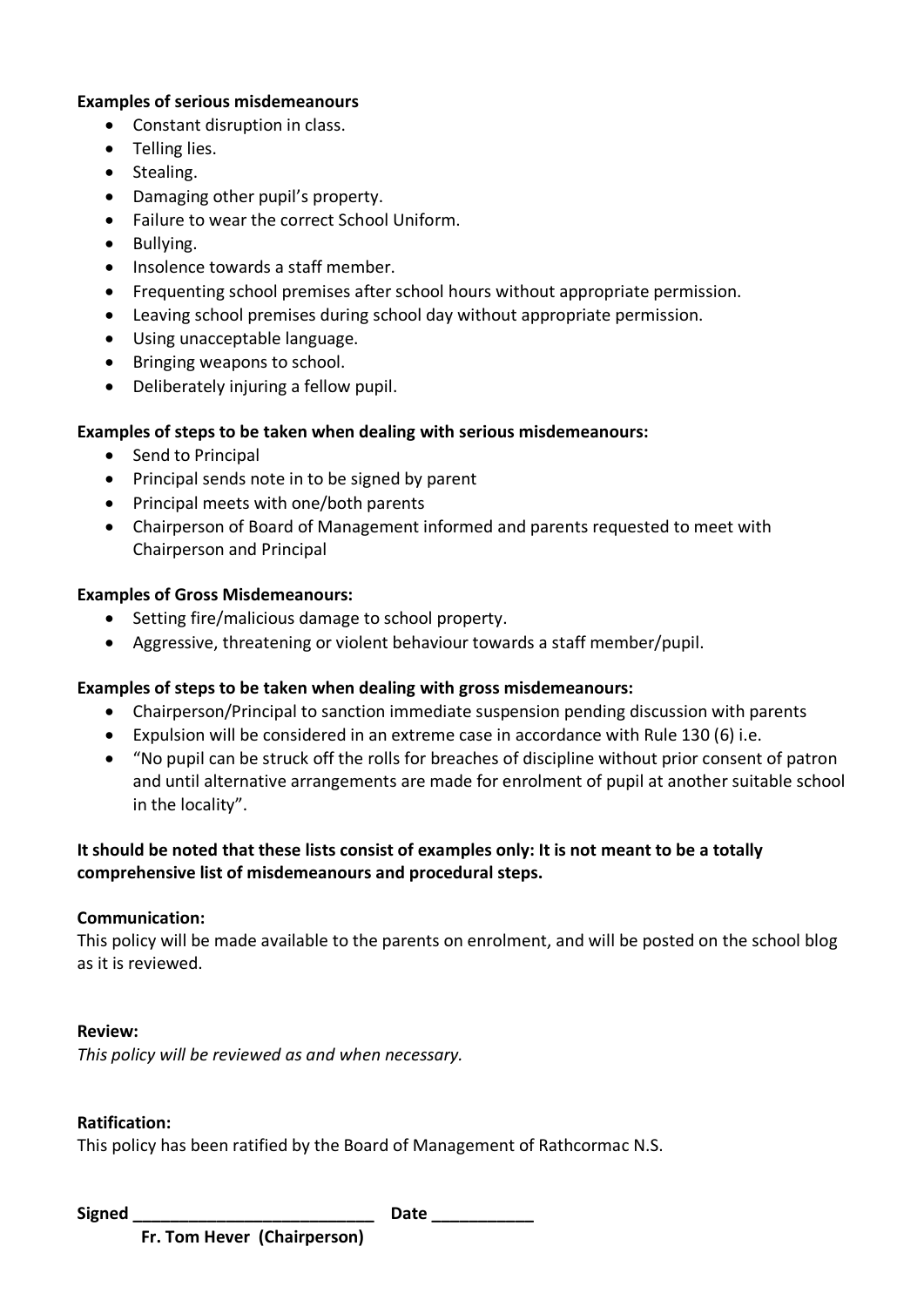Rathcormac National School, Principal Principal Principal Principal Principal Principal Principal Principal Principal Principal Principal Principal Principal Principal Principal Principal Principal Principal Principal Prin *Drumcliffe,*  $\begin{array}{ccc}\n\bullet & \bullet & \bullet \\
\bullet & \bullet & \bullet\n\end{array}$  *Mr Frank O'Sullivan Co. Sligo. F91 NX21* 



*Co. Sligo. Roll No. 19408 N*

*Phone No. 071 9143962. Website: [www.rathcormacns.ie](http://www.rathcormacns.ie/)  Mobile: 0879133800. Email: [office@rathcormacns.ie](mailto:office@rathcormacns.ie) [principal@rathcormacns.ie](mailto:principal@rathcormacns.ie)*

# **Rathcormac Golden Rules**

- 1. I will be kind and gentle.
- 2. I will be careful.
- 3. I will be polite to everyone.
- 4. I will care for all property.
- 5. I will be truthful and honest.
- 6. I will always do my best in school.
- 7. I will walk when in the school building.